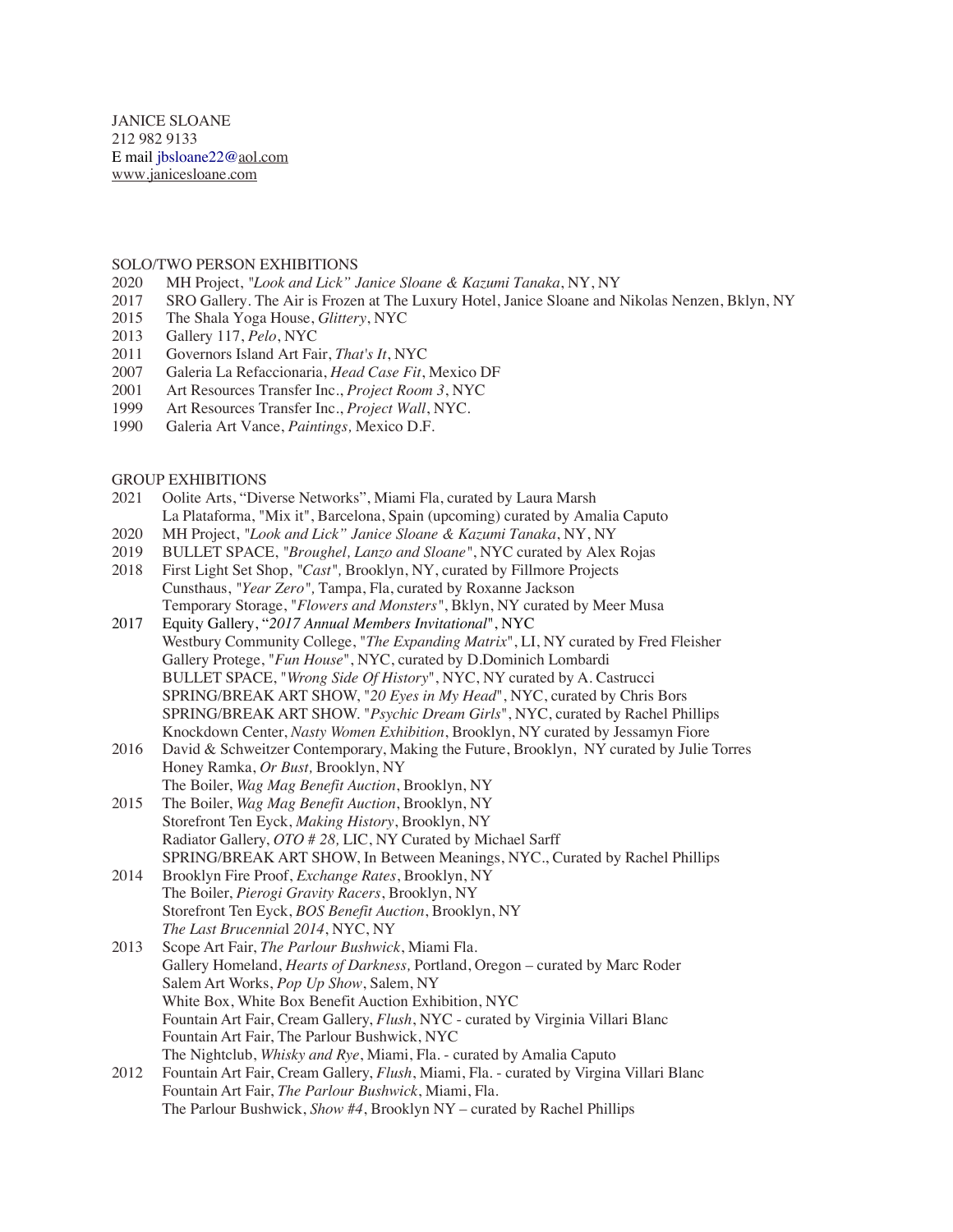|      | NurtureArt Benefit Auction Exhibition. New York, NY<br>Neuen Museum, Salem2Salem, Salem, Germany - curated by Stefan Feucht                                                                      |
|------|--------------------------------------------------------------------------------------------------------------------------------------------------------------------------------------------------|
|      | The Parlour, Group Show #1, Brooklyn, NY - curated by Rachel Phillips<br>Flying Carpet, Certain Circuits 5/5 Issue Launch/Exhibition, Philadelphia, PA - curated by<br><b>Bonnie McCallister</b> |
|      | Cheim and Read Gallery, Visual Aids Benefit, NYC                                                                                                                                                 |
| 2011 | Rush Gallery, Curate NYC, NYC                                                                                                                                                                    |
|      | Samson Projects, Chain Letter, Boston, Mass.                                                                                                                                                     |
| 2010 | Beta Spaces, Unkind, Brooklyn, NY - curated by Rachel Phillips                                                                                                                                   |
| 2009 | Page Not Found, Co-Mix, Brooklyn, NY- curated by Rachel Phillips                                                                                                                                 |
| 2008 | White Box, The Dream of the Red Chamber Masquerade Ball, NYC<br>Fusion Arts Museum, Woman, NYC                                                                                                   |
| 2007 | Newman Popiashvili Gallery, I Died For Beauty, NYC - curated by Omar Lopez Chahoud                                                                                                               |
|      | F Space, 18th Festival International du Film Lesbien & Feministe de Paris, Paris<br>France                                                                                                       |
|      | X Teresa Arte Actual, Eject, Primer Festival de Videoperformance, Mexico DF - curated by                                                                                                         |
|      | Juan Carlos Jaurena                                                                                                                                                                              |
|      | Galeria La Refaccionaria, <i>Enmascaradas</i> , Mexico DF - curated by Richard Moszka                                                                                                            |
|      | El Centro de la Imagen, <i>Enmascaradas</i> , Mexico DF - curated by Richard Moszka                                                                                                              |
| 2005 | Dig 101 Gallery, Northerner Obscuras, Houston, Texas - curated by Jon Lewis                                                                                                                      |
|      | Ukrainian Institute of Modern Art, Body Image, Chicago, Ill.                                                                                                                                     |
|      | Tastes Like Chicken Art Space, Me, Myself and My Emotions, Brooklyn, NY- curated by                                                                                                              |
|      | Rachel Phillips                                                                                                                                                                                  |
| 2004 | Festival Internacional Barcelona Arte Contemporaneo, Piel de Pieles, Barcelona, Spain                                                                                                            |
|      | Pierogi 2000, Pierogi Gravity Racers, Bklyn, N.Y.                                                                                                                                                |
|      | White Box Annex, Gun and Wound Show, NYC - curated by Alisoun Meehan                                                                                                                             |
|      | Neue Galerie Graz, Support, Graz, Austria - curated by Peter Weibel                                                                                                                              |
| 2002 | Garash, Instant Coffee Projects Urban Disco Cart, Mexico D.F.                                                                                                                                    |
| 2001 | Centrodearte, ARCO, Ventanas, Madrid, Spain                                                                                                                                                      |
| 2000 | ZKM Center for Art and Media Technology, The Anagrammatical Body, Karlsruhe,<br>Germany - curated by Peter Weibel                                                                                |
|      | Tel Aviv Artists Studio Gallery, Mount Miami, Tel Aviv, Israel - curated by Tami Katz-<br>Freiman                                                                                                |
|      | Eugenia Vargas Studio/Residence, <i>Home Invasion</i> , Miami, Florida – curated by Eugenia<br>Vargas Periera                                                                                    |
| 1999 | DESTE Foundation, Centre for Contemporary Art, Skin, Athens, Greece - curated by Andrea<br>Gilbert                                                                                               |
|      | Kunsthaus Murzzuschlag, The Anagrammatical Body, Murzzuschlag, Austria – curated by<br>Peter Weibel                                                                                              |
|      | El Espacio, 25x25, salon de pequeno formato, Mexico D.F                                                                                                                                          |
| 1998 | Galeria La BF.15, Colectiva, Monterrey, Mexico, curated by Pierre Raine                                                                                                                          |
| 1997 | Vallarta 1085, We Are Glass, Guadalajara, Mexico. - curated by Guillermo Santamarina                                                                                                             |
|      | The Corner House, Pierogi 2000 Flatfiles, Manchester, England                                                                                                                                    |
|      | Centro Cultural Latinoamericano, El amor / La muerte, Munich, Germany<br>Brooklyn Museum, Current / Undercurrent, Brooklyn, N.Y. - curated by Joe Amrhein                                        |
|      | Museo Universitario del Chopo, Semenal cultural gay, Mexico D.F.                                                                                                                                 |
|      | Museo de Arte Carrillo Gil, Las transgresiones al cuerpo, Mexico D.F. - curated by Edgardo                                                                                                       |
|      | Ganado                                                                                                                                                                                           |
|      | Casa Museo Nahum Zenhil, Dia de la madre, Tenango del Aire, Mexico                                                                                                                               |
| 1996 | Curare, Cuatro por quince, Mexico D.F.                                                                                                                                                           |
|      | Casa Doce, 4 para 2000, Mexico D.F. - curated by Prem Sarjo                                                                                                                                      |
|      | Pierogi 2000, The Art Exchange Show, NYC - curated by Joe Amrhein                                                                                                                                |
| 1995 | Ronald Feldman Fine Arts, Other Rooms, NYC                                                                                                                                                       |
|      | Carla Stellweg Gallery, Figures of Construction, NYC - curated by Carla Stellweg                                                                                                                 |
| 1994 | Printed Matter, Smart Art, NYC                                                                                                                                                                   |
| 1992 | Museo Universitario del Chopo, Continuidad de la experiencia, Mexico D.F.                                                                                                                        |